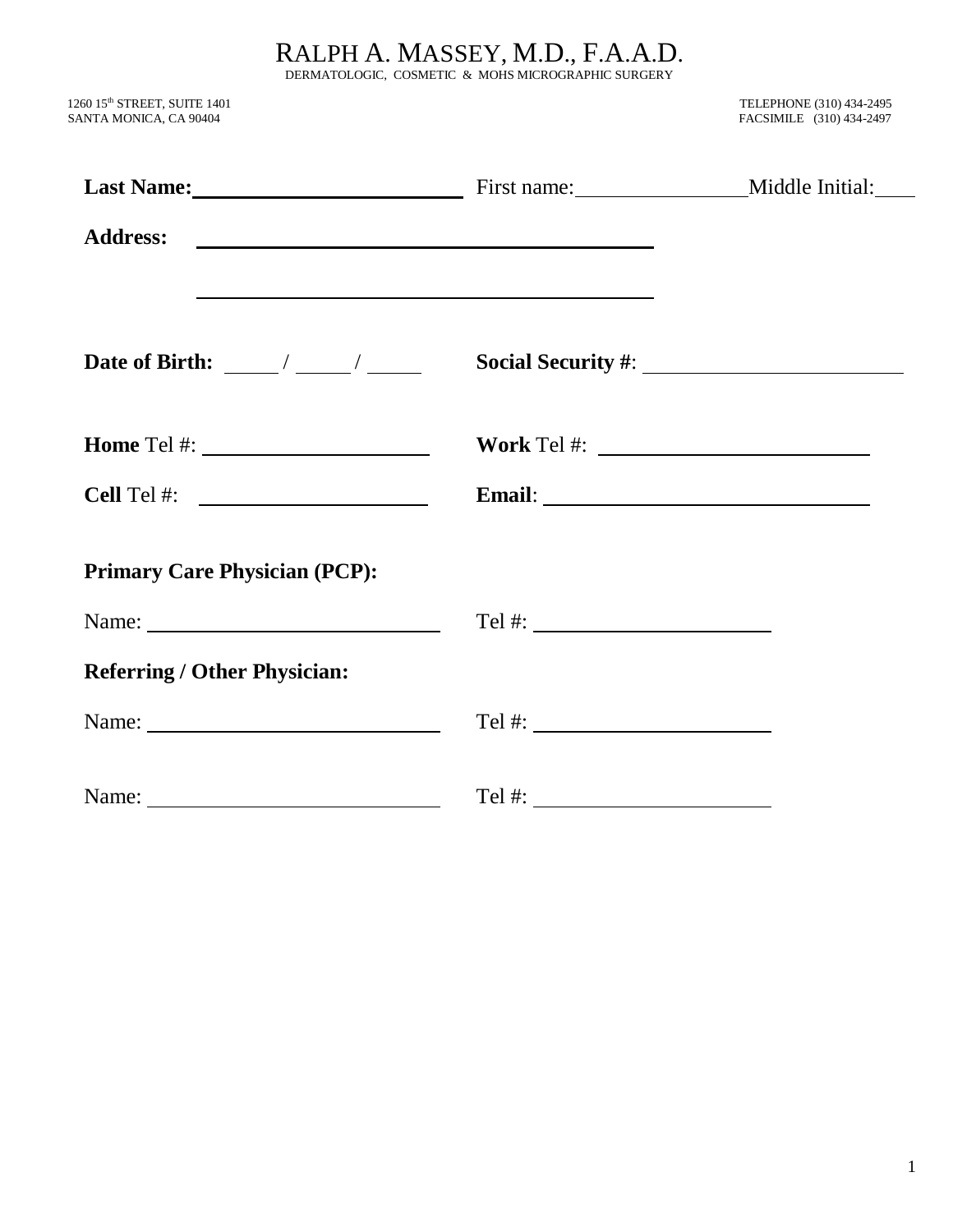| <b>INSURANCE INFORMATION</b>                         |  |                                                                                                                             |
|------------------------------------------------------|--|-----------------------------------------------------------------------------------------------------------------------------|
| MEDICARE: PPO: $\Box$ POS: $\Box$ HMO: $\Box$        |  |                                                                                                                             |
|                                                      |  |                                                                                                                             |
| insurance information below:                         |  | <b>Please show your insurance cards to the front desk OR fill out your</b>                                                  |
| <b>Primary Insurance:</b>                            |  |                                                                                                                             |
| Policy #: $\qquad \qquad$                            |  |                                                                                                                             |
| Group #: $\_$                                        |  |                                                                                                                             |
|                                                      |  | Carrier (eg Medicare, Anthem, Blue Cross etc): _________________________________                                            |
| <b>Secondary Insurance:</b>                          |  |                                                                                                                             |
| Policy #: $\qquad \qquad$                            |  |                                                                                                                             |
| Group #: $\_$                                        |  |                                                                                                                             |
| Carrier (eg Medicare, Anthem, Blue Cross etc):       |  |                                                                                                                             |
| <b>DEDUCTABLE AND / OR ANY NON-COVERED SERVICES.</b> |  | I HEREBY ASSIGN MY INSURANCE BENEFITS TO BE PAID DIRECTLY TO<br>RALPH MASSEY MD. I AM FINACIALLY RESPONSIBLE FOR ANY COPAY, |

| Signature: |  |
|------------|--|
|            |  |

| Name: |  |
|-------|--|
|       |  |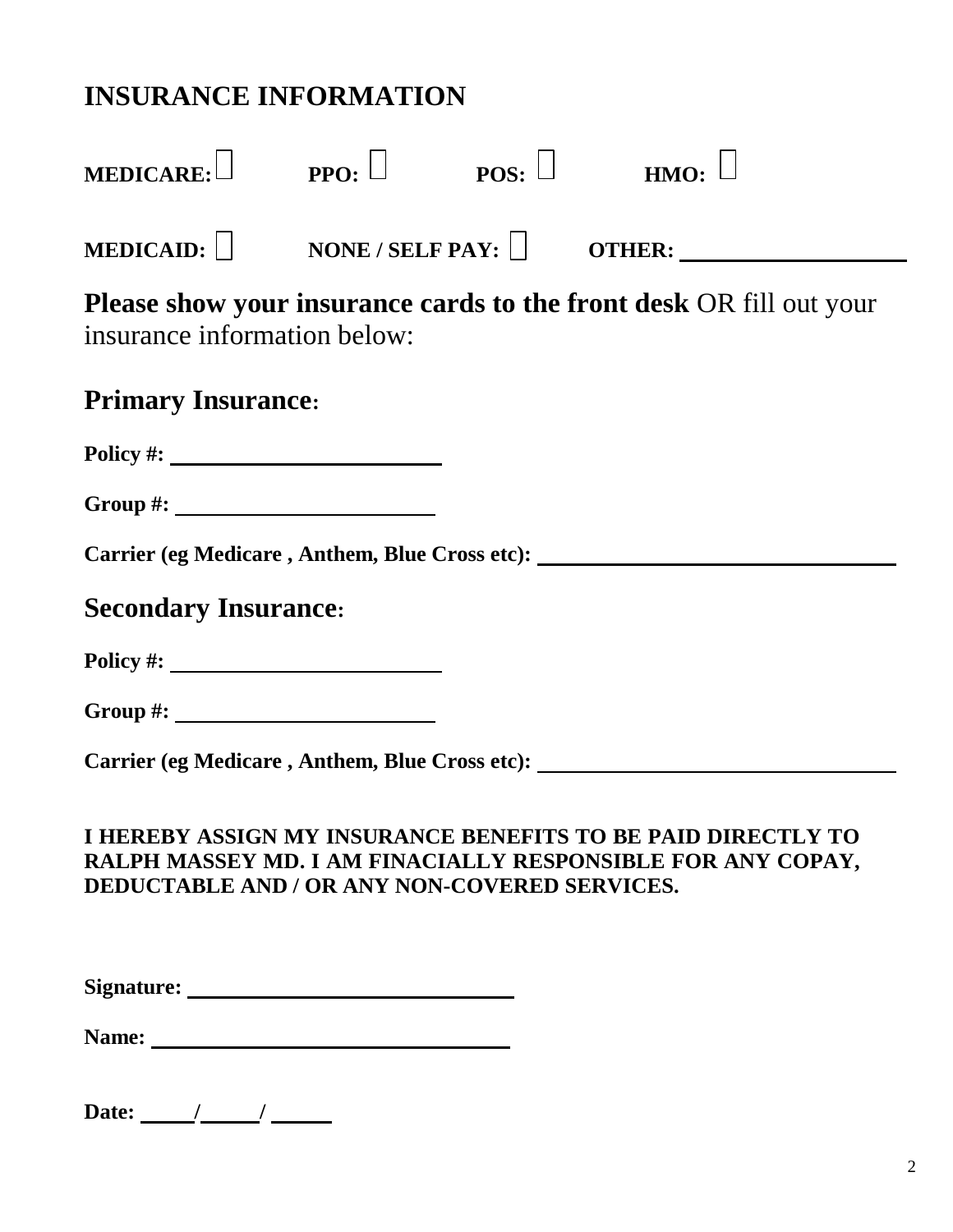## **PAST MEDICAL HISTORY**

### **Do you have a history of prior skin cancers?**

| $\overline{\text{NO}}$<br><b>YES</b> | If YES please indicate what type of skin cancer: |
|--------------------------------------|--------------------------------------------------|
| <b>Uncertain of type</b>             |                                                  |
| <b>Basal Cell Cancer (BCC)</b>       |                                                  |
| <b>Squamous cell Cancer (SCC)</b>    |                                                  |
| Melanoma                             |                                                  |
| Other:                               |                                                  |
|                                      |                                                  |

#### **Do you have a history of other (none skin related) malignancy (cancer)?**

| NO                     | <b>YES</b>                  | If YES please indicate what type of cancer: |  |
|------------------------|-----------------------------|---------------------------------------------|--|
| Lymphoma               |                             |                                             |  |
| Leukemia               |                             |                                             |  |
| <b>Lung Cancer</b>     |                             |                                             |  |
| <b>Breast Cancer</b>   |                             |                                             |  |
| <b>Prostate Cancer</b> |                             |                                             |  |
|                        | <b>Colon / Bowel Cancer</b> |                                             |  |
|                        | <b>Pancreatic Cancer</b>    |                                             |  |
| <b>Brain Cancer</b>    |                             |                                             |  |
| Other:                 |                             |                                             |  |

#### **Do you have a history of Cardiovascular Disease (Heart Disease)?**

| YES<br>NO                                           | If YES please indicate what type: |
|-----------------------------------------------------|-----------------------------------|
| <b>Hypertension (HTN):</b><br>(High Blood Pressure) |                                   |
| <b>Myocardial Infarct(MI):</b><br>(Heart Attack)    |                                   |
| <b>Heart Valve Disease:</b>                         |                                   |
| <b>Heart Valve Replacement:</b>                     |                                   |
| <b>Pacemaker:</b>                                   |                                   |
| Other:                                              |                                   |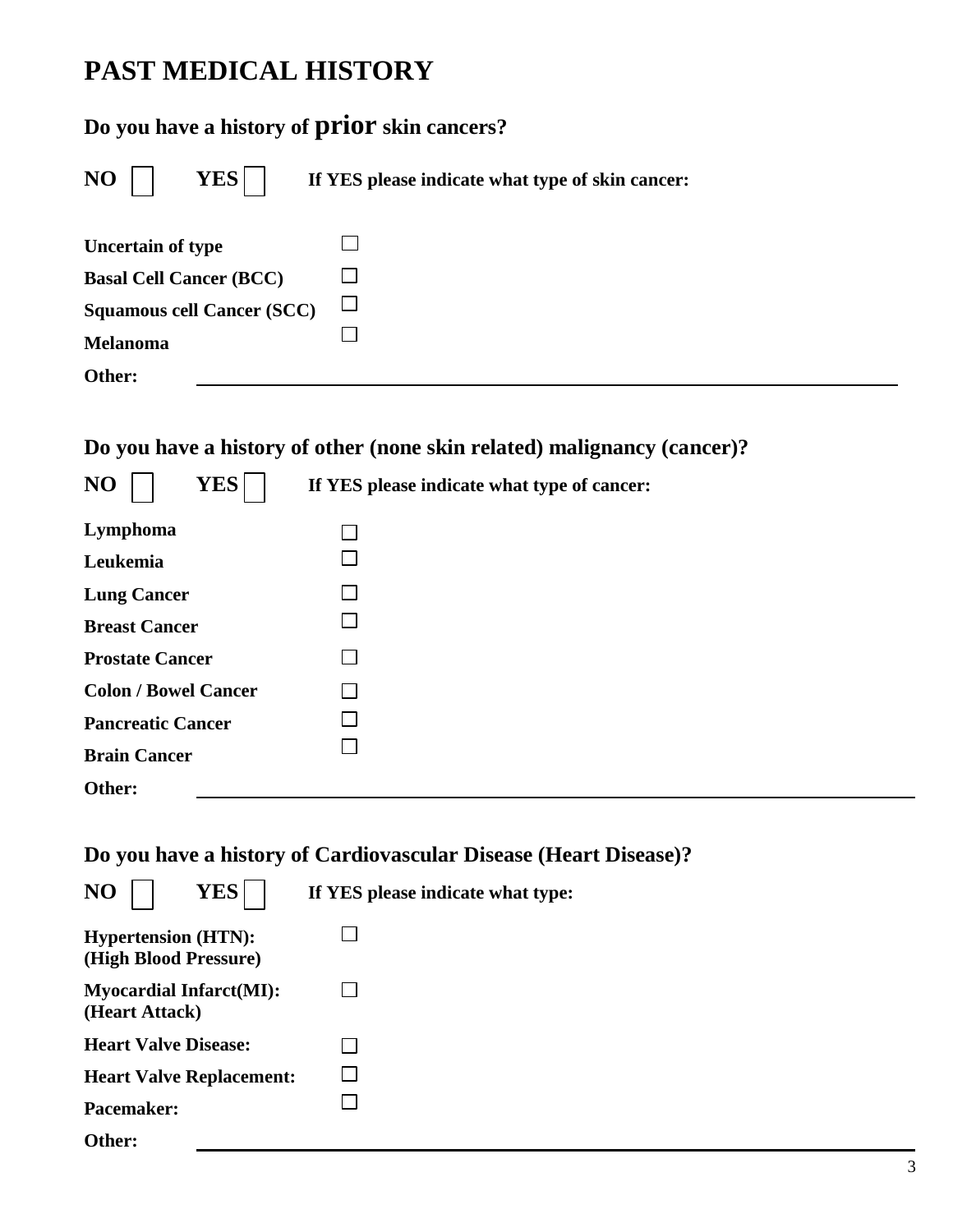## **Do you have a history of Lung Disease?**

| NO<br><b>YES</b>                            | If YES please indicate what type:                    |
|---------------------------------------------|------------------------------------------------------|
| Asthma:<br>Emphysema:                       |                                                      |
| <b>Chronic Bronchitis:</b>                  |                                                      |
| Other:                                      |                                                      |
|                                             | Do you have a history of Inflammatory Bowel Disease? |
| <b>YES</b><br>NO                            | If YES please indicate what type:                    |
| <b>Crohn's Disease:</b>                     |                                                      |
| <b>Ulcerative Colitis:</b>                  |                                                      |
|                                             | Do you have a history of major Infectious Disease?   |
| <b>YES</b><br>NO                            | If YES please indicate what type:                    |
| Tuberculosis (TB):                          |                                                      |
| <b>Hepatitis B or C:</b>                    |                                                      |
| HIV/AIDS:                                   |                                                      |
| Other:                                      |                                                      |
| Do you have a history of Endocrine Disease? |                                                      |
| $ NO  $ $YES$                               | If YES please indicate what type:                    |
| <b>Diabetes:</b>                            |                                                      |
| <b>Thyroid Disease:</b>                     |                                                      |
| Other:                                      |                                                      |
| Do you have a history of Keloids?           |                                                      |

 $N$ **O YES** $\Box$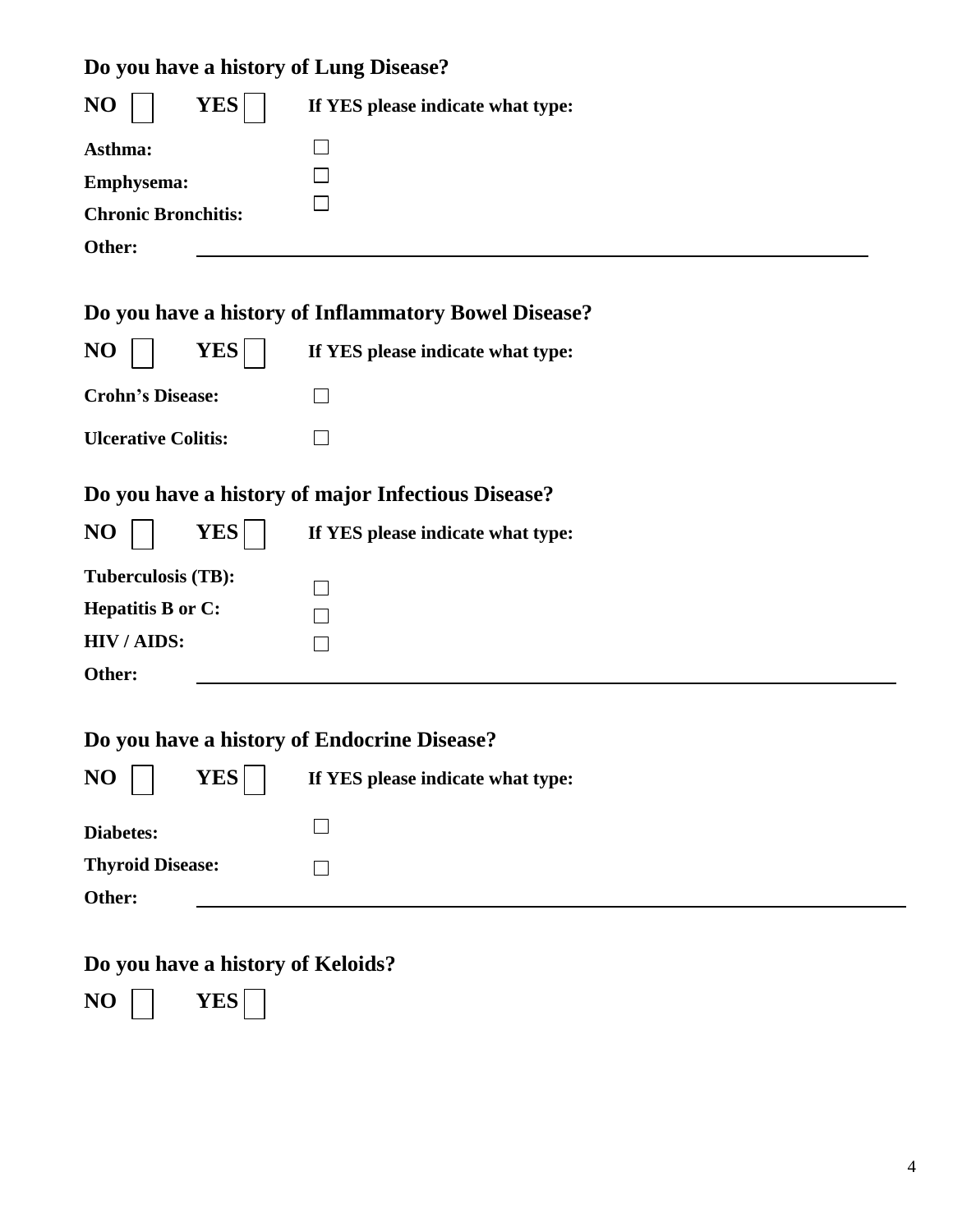## **PAST SURGICAL HISTORY**

| Do you have a history of significant / major surgery? |              |                                                                                                                                                                                                                               |
|-------------------------------------------------------|--------------|-------------------------------------------------------------------------------------------------------------------------------------------------------------------------------------------------------------------------------|
|                                                       |              | NO $\Box$ If NO go to next question. YES $\Box$ If YES please indicate what type:                                                                                                                                             |
|                                                       |              |                                                                                                                                                                                                                               |
| <b>HEART SURGERY</b>                                  |              |                                                                                                                                                                                                                               |
| <b>Cardiac Bypass Surgery:</b>                        | П            |                                                                                                                                                                                                                               |
| <b>Cardiac Stents:</b>                                | $\Box$       |                                                                                                                                                                                                                               |
| <b>Heart Valve Replacement:</b>                       | $\Box$       | Other:                                                                                                                                                                                                                        |
| <b>BOWEL SURGERY</b>                                  |              |                                                                                                                                                                                                                               |
| Appendectomy:                                         | $\Box$       |                                                                                                                                                                                                                               |
| <b>Gall Bladder Removal:</b>                          |              |                                                                                                                                                                                                                               |
| <b>Bowel Resection:</b>                               |              |                                                                                                                                                                                                                               |
| <b>Gastric Bypass Surgery:</b>                        | $\Box$       | Other: Note and the set of the set of the set of the set of the set of the set of the set of the set of the set of the set of the set of the set of the set of the set of the set of the set of the set of the set of the set |
|                                                       |              |                                                                                                                                                                                                                               |
| <b>ORTHOPEDIC SURGERY</b>                             |              |                                                                                                                                                                                                                               |
| Hip replacement:                                      |              |                                                                                                                                                                                                                               |
| <b>Knee Replacement:</b>                              |              |                                                                                                                                                                                                                               |
| <b>Spine Surgery:</b>                                 | $\Box$       |                                                                                                                                                                                                                               |
| <b>TRANSPLANT SURGERY</b>                             |              |                                                                                                                                                                                                                               |
| <b>Renal (Kidney) Transplant:</b>                     |              |                                                                                                                                                                                                                               |
| <b>Heart Transplant:</b>                              |              |                                                                                                                                                                                                                               |
| <b>Lung Transplant:</b>                               |              |                                                                                                                                                                                                                               |
| <b>Liver Transplant:</b>                              |              |                                                                                                                                                                                                                               |
| <b>Bone Marrow Transplant:</b>                        |              |                                                                                                                                                                                                                               |
|                                                       |              |                                                                                                                                                                                                                               |
| <b>COSMETIC SURGERY</b>                               |              |                                                                                                                                                                                                                               |
| <b>Face Lift:</b>                                     | $\mathsf{L}$ |                                                                                                                                                                                                                               |
| <b>Eyelid Lift:</b>                                   |              |                                                                                                                                                                                                                               |
| <b>Forehead Lift:</b>                                 |              |                                                                                                                                                                                                                               |
| <b>Liposuction:</b>                                   |              |                                                                                                                                                                                                                               |
| <b>Tummy-Tuck:</b><br>(Abdominoplasty)                | $\mathsf{L}$ | Other:                                                                                                                                                                                                                        |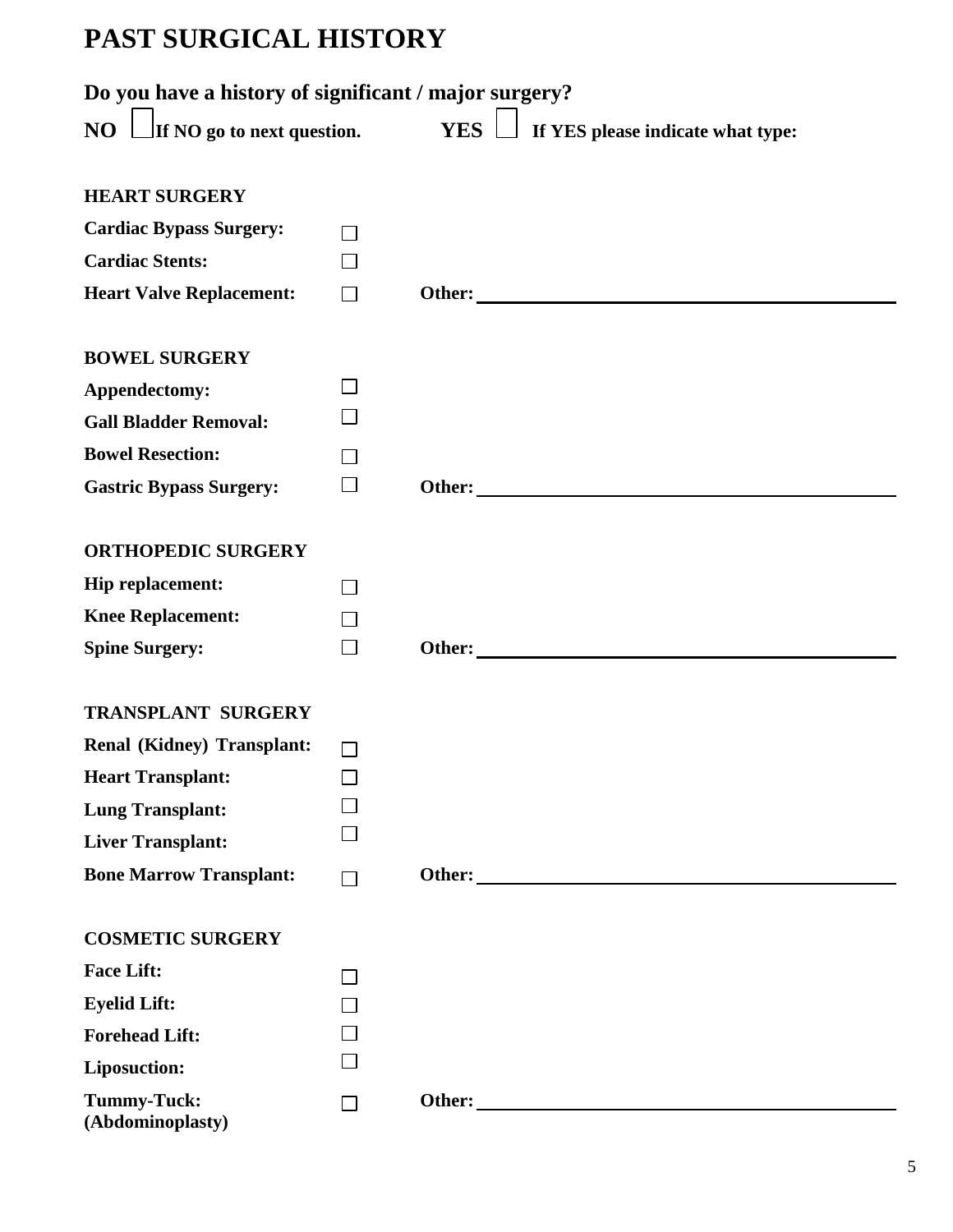## **CHEMOTHERAPY & RADIATION THERAPY**

| Do you have a history of Chemotherapy?                                                                                                                 |
|--------------------------------------------------------------------------------------------------------------------------------------------------------|
| NO<br><b>YES</b>                                                                                                                                       |
| Do you have a history of Radiation Therapy?                                                                                                            |
| NO<br><b>YES</b><br>If YES please indicate for what:                                                                                                   |
| <b>Radiation for Cancer:</b><br>□ Breast<br>$\Box$ Thyroid<br>$\Box$ Prostate<br>$\Box$ Brain<br>$\Box$ Other                                          |
| <b>Radiation for Acne:</b><br>Face<br>Trunk                                                                                                            |
| <b>Radiation for Other:</b>                                                                                                                            |
| Do you have a history of Ultra-Violet Light Therapy (eg. PUVA / UVB treatments?)<br>NO <sub>1</sub><br>If YES please indicate what type:<br><b>YES</b> |
| Medical PUVA / UVB Rx (eg for psoriasis / eczema):                                                                                                     |
| <b>Indoor U.V. Tanning (More than 10 sessions):</b>                                                                                                    |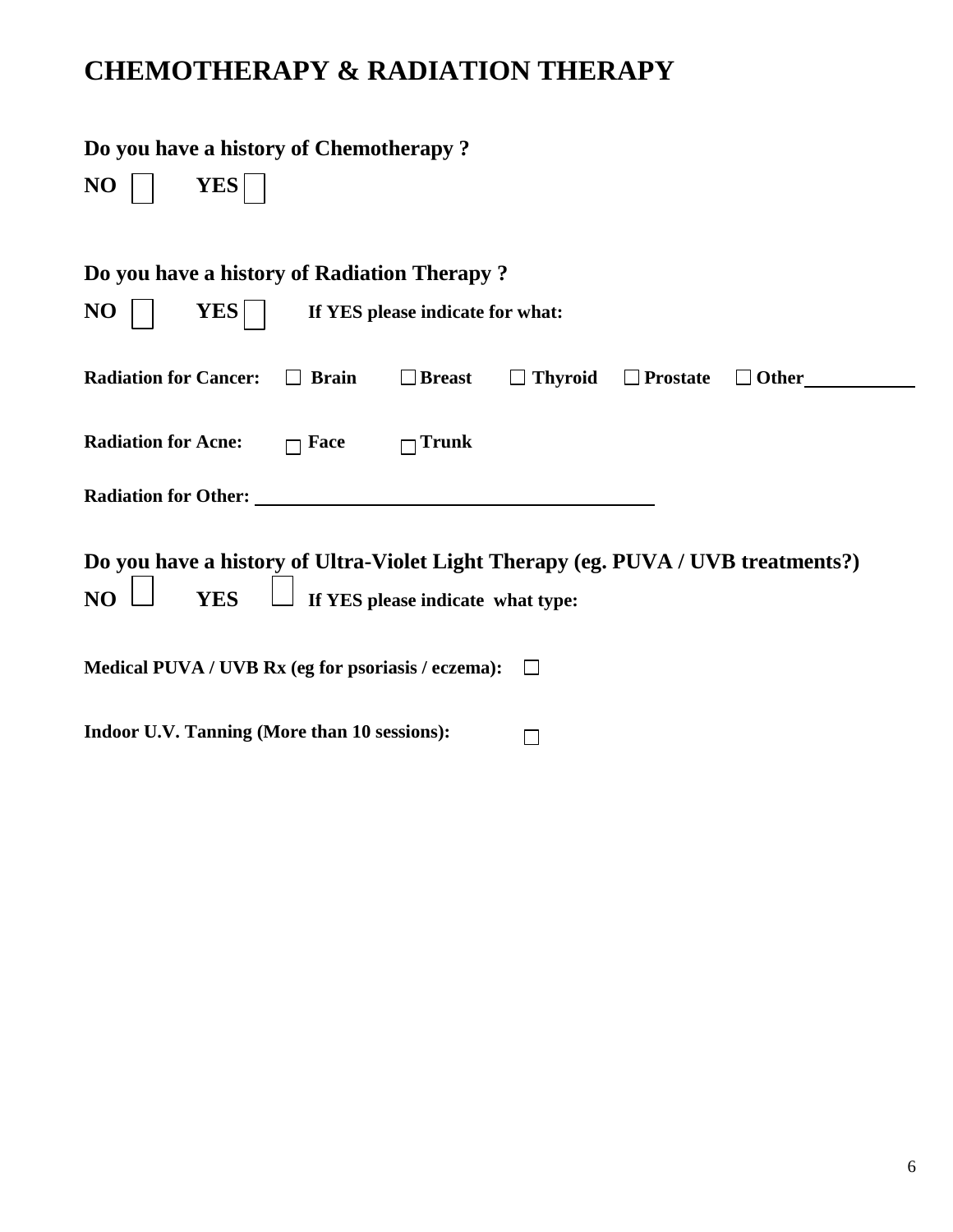## **MEDICATIONS**

### **Are you are currently taking any medications?**

| NO               | <b>YES</b> | If YES please indicate which medication: |
|------------------|------------|------------------------------------------|
| Aspirin:         |            |                                          |
| Plavix:          |            |                                          |
| <b>Coumadin:</b> |            |                                          |
| Other:           |            |                                          |
|                  |            |                                          |
|                  |            |                                          |
|                  |            |                                          |

### **Do you have a history of ALLERGY to any Medications?**

| NO                 | <b>YES</b> |        | If YES please indicate which medication: |  |  |  |
|--------------------|------------|--------|------------------------------------------|--|--|--|
| <b>Penicillin:</b> |            |        |                                          |  |  |  |
| Sulfa:             |            |        |                                          |  |  |  |
| <b>Iodine:</b>     |            |        |                                          |  |  |  |
| <b>Codeine:</b>    |            |        |                                          |  |  |  |
| <b>Vicodine:</b>   | I.         | Other: |                                          |  |  |  |

## **YOUR PREFFERED PHARMACY**

| <b>Pharmacy Name &amp; Address:</b> |                           |  |  |  |
|-------------------------------------|---------------------------|--|--|--|
|                                     |                           |  |  |  |
| <b>Pharmacy Tel #:</b>              | <b>Pharmacy ZIP code:</b> |  |  |  |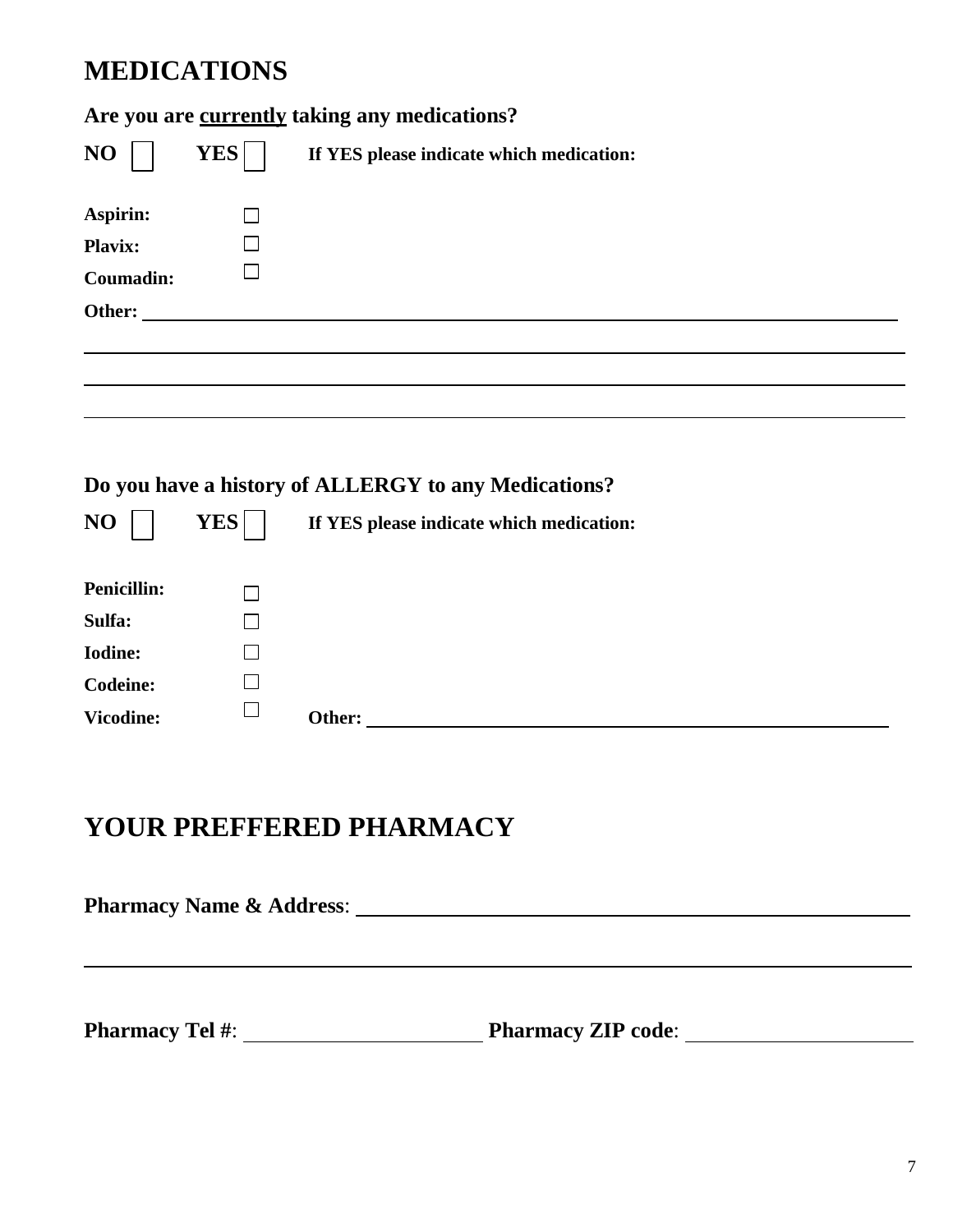## **SOCIAL & FAMILY HISTORY**

| Sex:<br>Male                                                                                                                                    | Female       | Other           |                                                         |       |
|-------------------------------------------------------------------------------------------------------------------------------------------------|--------------|-----------------|---------------------------------------------------------|-------|
| Race: White                                                                                                                                     | $\Box$ Asian | $\Box$ Hispanic | <b>Black</b>                                            | Other |
| <b>Marital Status:</b> Single                                                                                                                   |              | Married         | Divorced                                                |       |
| Do you have a history of major illness in your <i>immediate</i> Family:<br><b>YES</b><br>NO<br>Melanoma:<br><b>Pancreatic Cancer:</b><br>Other: |              |                 | If YES please specify which illness and which relative: |       |
| Do you Smoke?<br><b>YES</b><br>NO                                                                                                               |              |                 |                                                         |       |
| Do you Drink Alcohol?<br>NO<br><b>YES</b>                                                                                                       |              |                 |                                                         |       |
| <b>What is your Occupation?</b><br><b>Retired:</b><br><b>Student:</b><br>$\mathsf{L}$<br>Unemployed:                                            |              |                 |                                                         |       |
| Other:                                                                                                                                          |              |                 |                                                         |       |

**What are your Hobbies?**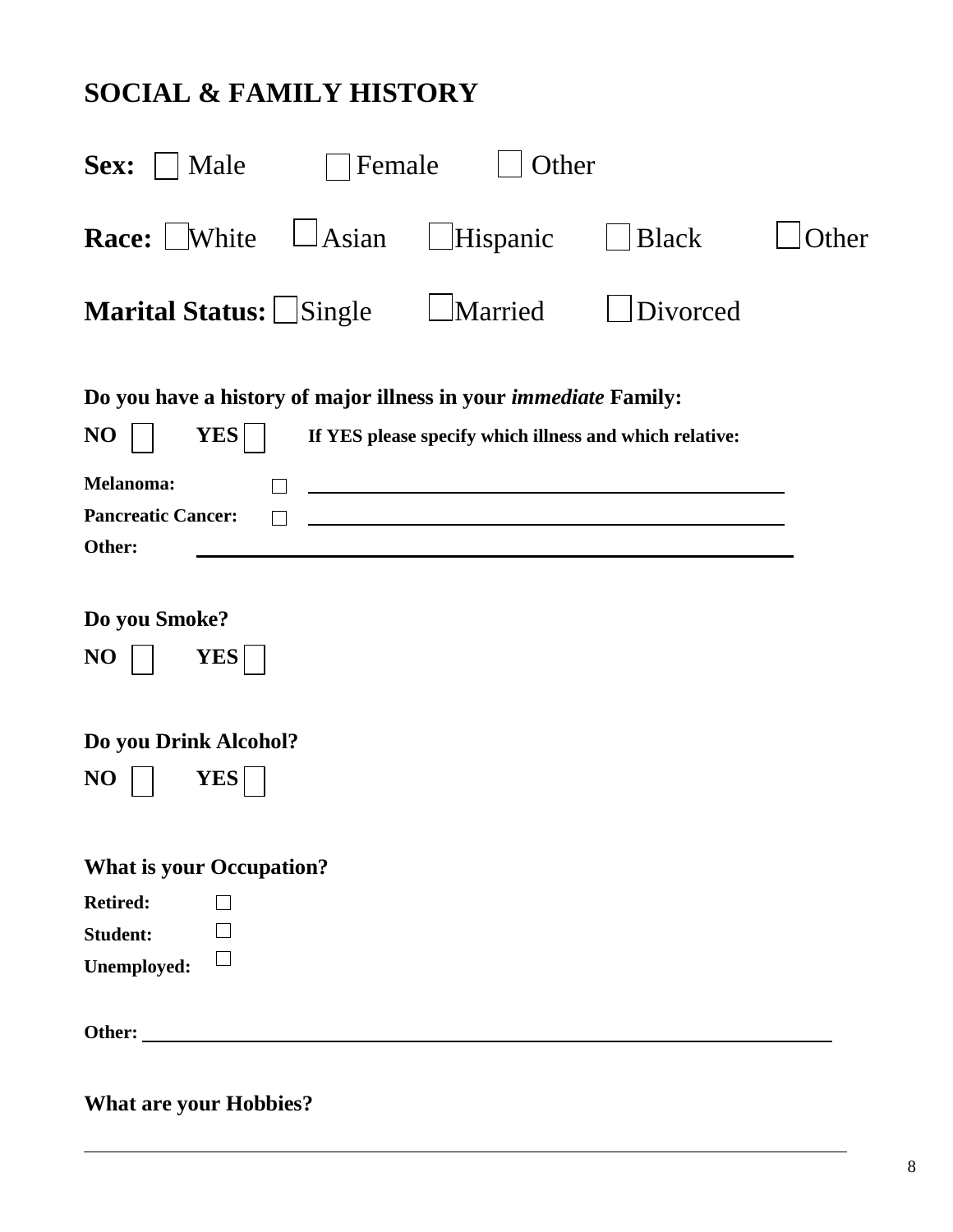### **REVIEW OF SYSTEMS**

### **Do you presently have any** *symptoms* **from any of the following?**

**NO IF YES If YES** please detail:

| <b>General Health?</b>              |  |
|-------------------------------------|--|
| <b>Eyes / Vision ?</b>              |  |
| Ear / Nose / Throat / Mouth ?       |  |
| <b>Heart?</b>                       |  |
| <b>Lungs / Breathing?</b>           |  |
| <b>Stomach / Bowels ?</b>           |  |
| <b>Kidneys / Bladder?</b>           |  |
| <b>Muscles / Joints?</b>            |  |
| <b>Diabetes / Thyroid problems?</b> |  |
| <b>Headaches / Seizures?</b>        |  |
| <b>Psychiatric disorder?</b>        |  |
|                                     |  |
| <b>Blood / Bleeding disorders ?</b> |  |
| <b>Anesthesia problems?</b>         |  |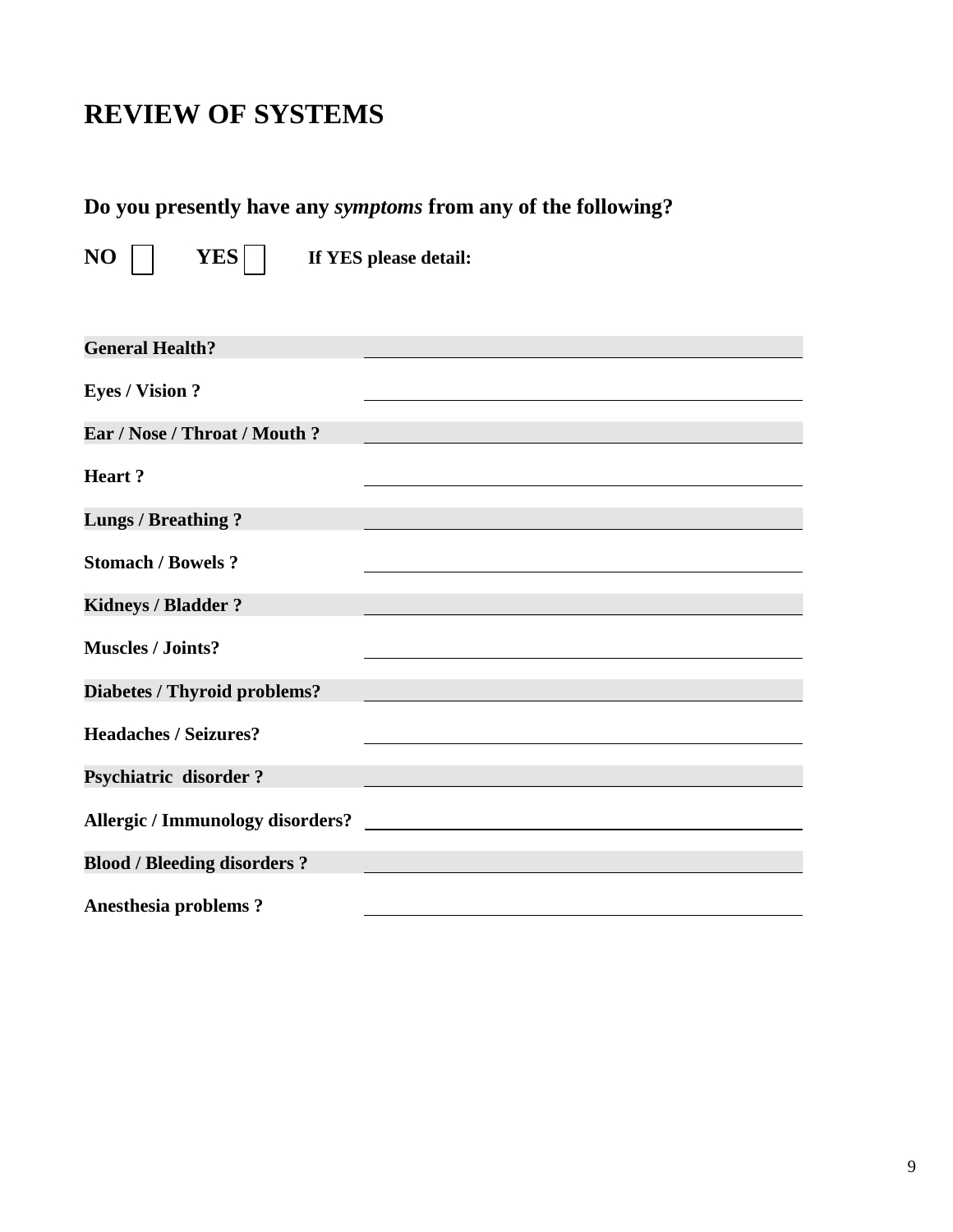#### **RALPH A. MASSEY, MD INC.**

#### **PATIENT CONSENT FOR USE AND DISCLOSURE OF PROTECTED HEALTH INFORMATION**

With my consent, Ralph A. Massey, MD Inc. may use and disclose protected health information (PHI) about me to carry out treatment, payment and healthcare operations (TPO). Please refer to Ralph A. Massey, MD Inc 's Notice of Privacy Practices for a more complete description of such uses and disclosures.

I have the right to review the Notice of Privacy Practices prior to signing this consent.

Ralph A. Massey, MD Inc reserves the right to revise its Notice of Privacy Practices at anytime. A revised Notice of Privacy Practices may be obtained by forwarding a written request to Ralph A. Massey, MD Inc Privacy Officer at [*1260 15th Street, #1401,Santa Monica, CA 90404*].

I give my consent such that the Ralph A. Massey, MD Inc may call my home or other designated location and leave a message on voice mail or in person in reference to any items that assist the practice in carrying out TPO, such as appointment reminders, insurance items and any call pertaining to my clinical care, including laboratory results among others.

I give my consent such that the Ralph A. Massey, MD Inc may mail to my home or other designated location any items that assist the practice in carrying out TPO, such as appointment reminder cards and patient statements.

I give my consent such that the Ralph A. Massey, MD Inc may e-mail to my home or other designated location any items that assist the practice in carrying out TPO, such as appointment reminder cards and patient statements.

I have the right to request that the Ralph A. Massey, MD Inc restrict how it uses or discloses my PHI to carry out TPO. However, the practice is not required to agree to my requested restrictions, but if it does, it is bound by this agreement.

#### **By signing this form, I am consenting to the Ralph A. Massey, MD Inc's use and disclosure of my protected health information (PHI) to carry out treatment, payment and healthcare operations (TPO).**

I may revoke my consent in writing except to the extent that the practice has already made disclosures in reliance upon my prior consent. If I do not sign this consent, Ralph A. Massey, MD Inc may decline to provide treatment to me.

Signature of Patient or Legal Guardian

Print Name of Patient or Legal Guardian Date